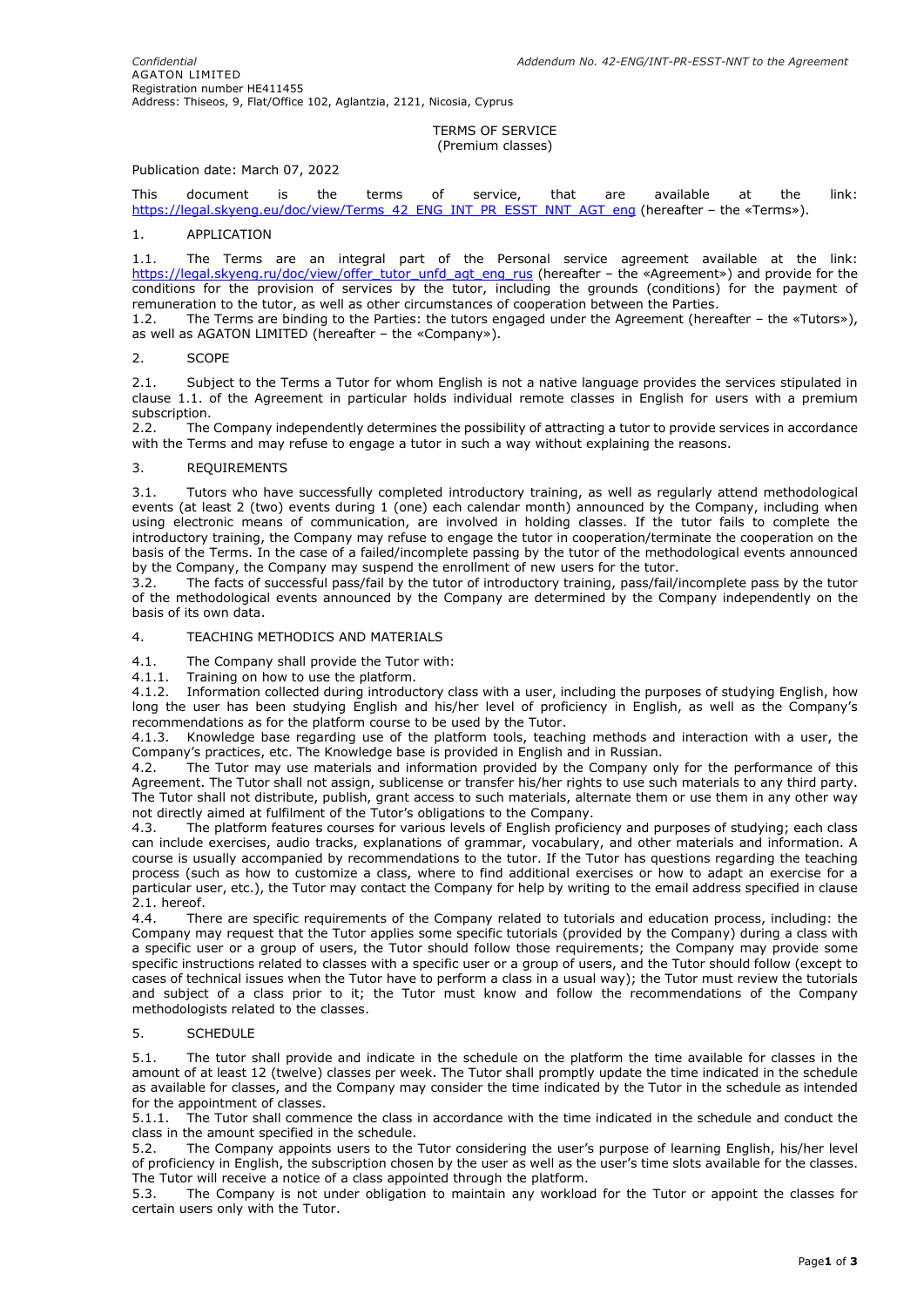5.4. The tutor may cancel or reschedule the class:

5.4.1. At least twenty-four (24) hours prior to the beginning of the class as scheduled by a notice to the Company and the user.

5.4.2. At least one hour before the beginning of a class if the Tutor cannot conduct a class due to reasons not controlled by him, such as illness or other similar circumstances, by a notice to the Company and to the user; the Company may request a written proof of such circumstances from the Tutor.

Notifications pursuant to this clause shall be made: to the Company – to the email indicated in clause 2.1. above; to the user – on the platform or by other means of communications, provided the Tutor can later prove the timing and contents of a notice.<br>5.5. The Tutor a

The Tutor agrees that the Company may cancel the class four (4) hours before it starts without any compensation to the Tutor.

5.6. If at the commencement of a class, as scheduled, the Tutor can't reach the user at the platform or by Skype, the Tutor shall, by clicking a button in the Tutor's account at the platform, send an SMS reminder to the user that the class has started and repeatedly dial the user through the other means of communications available to the Tutor. The class is considered started as scheduled, regardless of when the call is established. The Tutor shall wait for the user during the whole class. If the Tutor can't reach the user despite following the provisions of this clause, the class is considered as skipped by the user and the Tutor is entitled to remuneration in the amount of the cost of the successfully completed class, while the missed classes are not taken into account in the calculation of bonuses.

5.7. The Tutor may suspend classes for a total of 56 (fifty-six) days within a year (within 4 (four) consecutive weeks) without giving reasons by sending a request to the Company no later than: (a) 2 (two) weeks prior to the suspension of classes if the Tutor suspends classes for less than 2 (two) weeks; (b) 30 (thirty) days prior to the suspension of classes if the Tutor suspends classes for 2 (two) weeks or more. If classes are suspended, the Tutor must fill out a report in the profiles of their users, indicating what classes were completed, homework, and other information that the Company may need to continue classes with users.

5.8. If a Tutor misses a class contrary to the terms of this Agreement, the Tutor shall conduct another class at the Company's discretion for free.

# 6. CLASSES

6.1. All classes are held on the specially designed interactive platform. The Tutor may hold a class using other means of communication, if the platform cannot be used for technical reasons, notified by the Tutor to the Company. 6.2. The Tutor shall record audio and video during the classes for quality control. When a class is conducted on the platform, the class will be recorded automatically, and the recording will be available for the Company on the platform. Where a class is held by Skype, the Tutor shall record audio and video (if available) and, within twentyfour (24) hours following the end of a class, shall upload a recording to a Google Drive folder (or other cloud storage) as indicated by his/her group representative.

The Tutor agrees that the Company may record the class and use such recording without any additional payment to the Tutor for twenty (20) years following the date of the recording. The Company may use the recording of a class for quality control and depersonalized analytics.

6.3. The Tutor may choose not to conduct a class if four (4) hours before a class a user's balance is 0. The Tutor must not conduct a class if the user failed to pay for the class before it commences, and is not entitled for a payment for a class conducted contrary to this provision.

6.4. After a class, the Tutor shall indicate the status of the class on the platform, including, without limitation, if the class was conducted (if not, then for what reason). If the Tutor fails to indicate the status of the class within twenty-four (24) hours after the class ended, it is deemed that the class was not conducted, and the Tutor is not entitled for the payment for this class.

6.5. The Company may offer the Tutor classes with users on special conditions. Special conditions can be provided for in the addenda available in the Tutor's personal account on the platform.

### 7. REMUNERATION

7.1. The tutor's remuneration for providing services pursuant to the Agreement is based on the cost of 1 (one) individual remote English language class successfully held in relation to a user with a premium subscription with a tutor whose native language is not English (hereinafter the «class»):

| The cost of 1 (one) class, in US<br>dollars (USD) | The tutor's proficiency in English<br><b>Advanced / Proficiency</b> |
|---------------------------------------------------|---------------------------------------------------------------------|
|                                                   | Duration of 1 (one) class is 50 (fifty) minutes                     |
|                                                   | 5,00                                                                |

7.2. The tutor's remuneration is calculated by the Company independently based on the Company's data. The conditions under which bonuses are payable to the tutor are determined (identified) by the Company independently based on the Company's data and methodology.

### 8. MISCELLANEOUS

8.1. Any quantitative indicators other than those expressly provided for by the Terms are determined and calculated by the Company based on the Company's data and methodology.